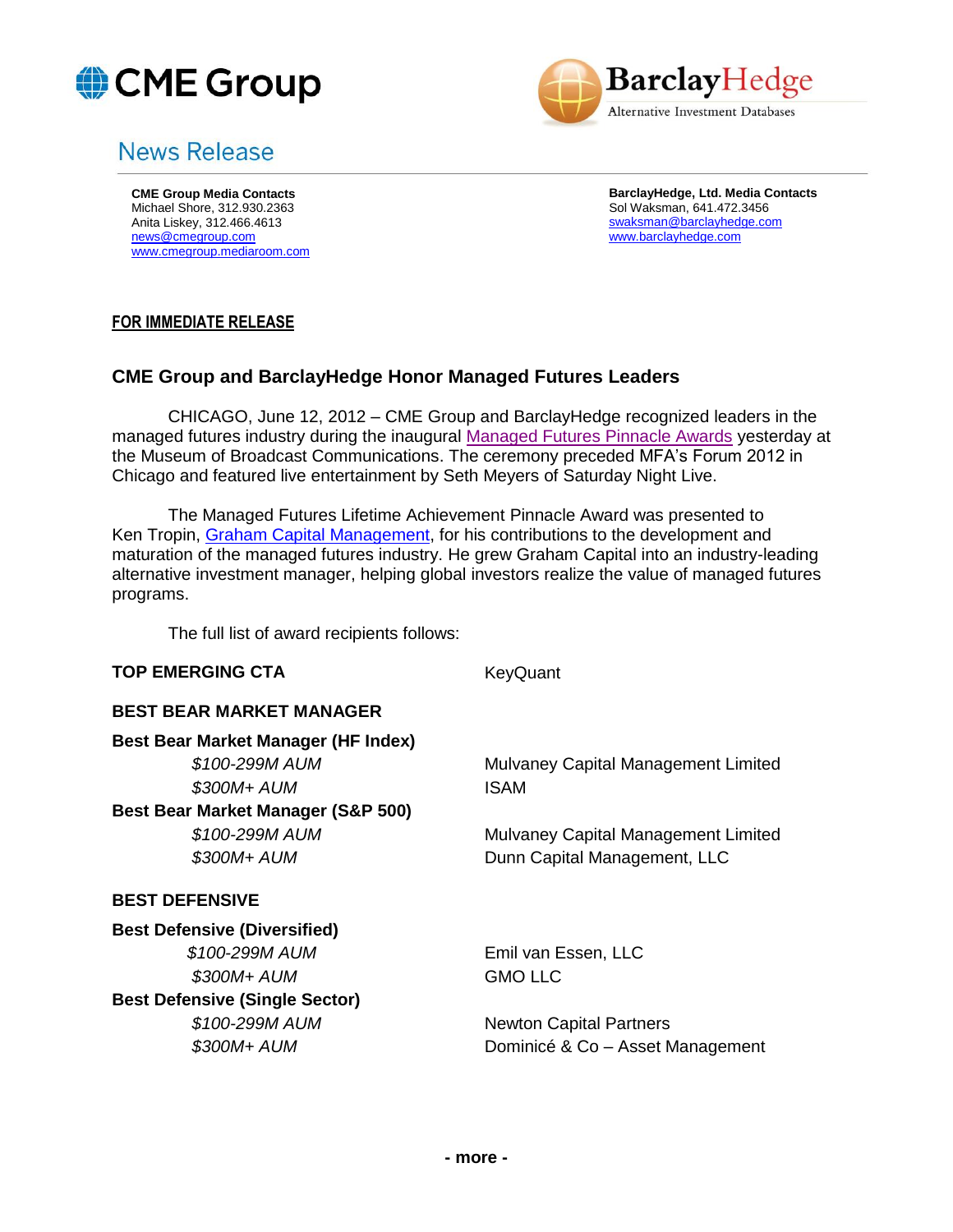# **BEST DIVERSIFIER**

**Best Diversifier (CTA)**  *\$100-299M AUM* Newton Capital Partners **Best Diversifier (Multi Advisor)**  *\$100-299M AUM* 6800 Capital, L.L.C.

# **BEST RISK ADJUSTED**

**Best Risk Adjusted (Diversified)**

**Best Risk Adjusted (Single Sector)**

 *\$300M+ AUM* Two Sigma Compass Fund

 *\$300M+ AUM* AC Investment Management, LLC

 *\$100-299M AUM* Vegasoul Capital Management  *\$300M+ AUM* Two Sigma Compass Fund

 *\$100-299M AUM* Newton Capital Partners  *\$300M+ AUM* Axiom Investment Advisors

## **GREATEST RETURNS (HIGH VOLATILITY)**

**Greatest Returns (Diversified)**

 *\$300M+ AUM* ISAM

**Greatest Returns (Single Sector)**

 *\$100-299M AUM* Emil van Essen, LLC

 *\$100-299M AUM* Paskewitz Asset Management, LLC  *\$300M+ AUM* Dominicé & Co – Asset Management

## **GREATEST RETURNS (LOW VOLATILITY)**

**Greatest Returns (Diversified)**

 *\$100-299M AUM* Vegasoul Capital Management  *\$300M+ AUM* Two Sigma Compass Fund

# **Greatest Returns (Single Sector)**

 *\$100-299M AUM* Metro Forex

 *\$300M+ AUM* P/E Investments

Managers were nominated based on quantitative data provided by BarclayHedge for the various award categories. All data was collected and analyzed by BarclayHedge. CME Group can neither verify nor negate the accuracy of the data used to calculate nominees and winners. Learn more at [www.mfpawards.com.](http://www.mfpawards.com/)

#### **About CME Group**

As the world's leading and most diverse derivatives marketplace, CME Group [\(www.cmegroup.com\)](http://www.cmegroup.com/) is where the world comes to manage risk. CME Group exchanges offer the widest range of global benchmark products across all major asset classes, including futures and options based on [interest rates,](http://www.cmegroup.com/trading/interest-rates/index.html) [equity indexes,](http://www.cmegroup.com/trading/equity-index/index.html) [foreign exchange,](http://www.cmegroup.com/trading/fx/) [energy,](http://www.cmegroup.com/trading/energy/) [agricultural commodities,](http://www.cmegroup.com/trading/agricultural/) [metals,](http://www.cmegroup.com/trading/metals/) [weather](http://www.cmegroup.com/trading/weather/) and [real estate.](http://www.cmegroup.com/trading/real-estate/) CME Group brings buyers and sellers together through its [CME Globex](http://www.cmegroup.com/globex/index.html)<sup>®</sup> electronic trading platform, its CME Direct™ online trading technology offering side-by-side trading of exchangelisted and OTC derivatives and its trading facilities in New York and Chicago. CME Group also operates